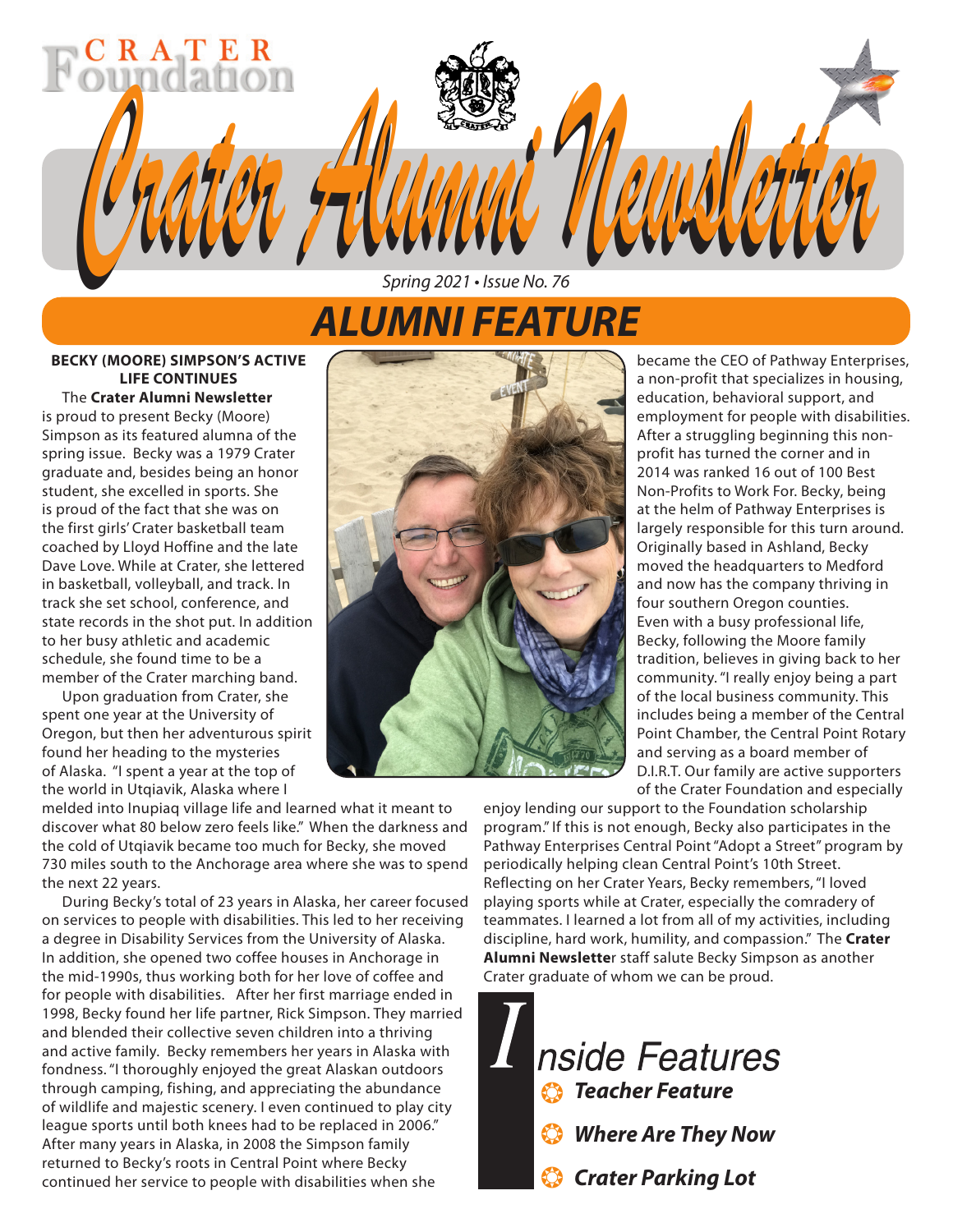

#### 1952 – 1959

**JEAN MILLER HUNT (55)** – lives in Gaston, Oregon with her husband, Taylor. They have six grandkids and four great grandkids. Jean retired after 43 years with U.S. Bancorp. They now manage a 15 acre Tree Farm in rural wine country near Gaston. She and her husband share interests in geology, rocks, minerals and related travels.

#### 1960 – 1969

**JAN PARKER EPPERSON (64)** – Recently returned to the valley after 20 years living in Meridian, Idaho. Jan and her husband, Frank now live in Medford. They have two grown sons, Daren who lives in Meridian, Idaho and David who lives in Ashland and is a teacher at Crater High. They also have three grandchildren. Both retired, Jan from working as a secretary/aide in schools and Frank as an engineer with the railroad.

**FRANK WHEELER (69)** – lives in Red Bluff, California with his wife, Sue. After returning from the Army having spent time in Germany and Viet Nam, Frank returned home and stayed in the family business of logging. That took him many places in the northwest including Alaska. He then moved to Springfield and found and married his wife, Sue. They have two grown children and two grandkids. In his free time Frank enjoys fishing, especially deep sea, kayaking, concerts and the general outdoors.

**RON THOMAS (69)** – lives in Glide, Oregon with his wife, the former Michele Kennedy '69. Ron served in the Army in Viet Nam and upon his return was busy in the timber industry, the mining industry, Wildland fire fighting and many other exciting adventures. Michele was in office management and horse rescue. When they married they were both retired and focused on operating Res-Q Ranch horse rescue. They have rescued, rehabilitated and re-homed over 250 horses and donkeys over the last seventeen years. Their other passion is rock hounding and they spend a good deal of time out in deserted areas accomplishing that. They tell us their life is rich and full.

#### 1970 – 1979

**TERESA STRAUS KELLY (72)** – lives in White City with her husband of 26 years, Scott. They have a daughter, Kayla and three grandkids. Both retired they are still working raising Hereford cattle. They are also involved doing Land Steward Activities trying to bring down the fire hazards.

**DIANA DUNBAR NORRIS (75)** – lives in Medford with her husband of 45 years, Frank. They have two grown sons, Clayton and John. They have owned their own excavation business now for 35 years. Diana has been a project Inspector and has worked as a highway and bridge inspector for the State of Oregon and also for a private engineering firm in Portland. They enjoy traveling and are huge NASCAR fans.

**KATHY WICKS WISEMAN (79)** – lives in Central Point with her husband, Jerry. They have three grown children and three grandchildren. Kathy works for Southern Oregon Neurosurgical & Spine Associates and Jerry is retired from Les Schwab. In their free time, Kathy loves to attend Zumba classes and they love camping and the outdoors.

#### 1980 – 1989

**KIMBERLY HARRIS ARKENS (84)** – lives in Logandale, Nevada with her husband of 35 years, Dave. They have two grown children and three grandchildren. Kimberly works for Clark County Coroner's Office typing autopsy reports. They enjoy their rural farming community about an hour from Las Vegas, where they have an acre and space.

**JACKIE DAVIS THORSNESS (85)** - lives in Redmond, Oregon with her husband, Brian. They have three grown children, Kelly, Kyle and Kayla and two grandchildren, Brooklyn and Brayden. Jackie graduated from Oregon State University with a degree in Communications and an MBA. Jacki has worked in higher education her entire career and is currently at Oregon State University as the chief Financial Officer for the College of Agricultural Sciences. Brian is retired from OSU is now working on their property in Redmond, where they will be creating a lavender farm. They enjoy spending time outdoors and being with family and friends.

**TONY VAN WEY (86)** -- lives in Central Point and has three children Talli, Sophia and Ryder. Tony is an Engineer with Jackson County Fire District 3 where he has worked for more than 20 years. In his free time he loves motorcycling, gardening and traveling.

**JAMIS BICKEL (89)** – lives in Lakewood, California with his wife and two children, a 7 year old son and 11 year old daughter. Jamis works for U.S. Customs and Border Protection as a Management & Program Analyst and his wife is a lieutenant with the Los Angeles County Sheriff's Department. They enjoy domestic and international travel, Asian and Latin cuisines, attending cultural and ethnic festivals, bike riding and spending quality time together.

#### 1990 – 1999

**JOHN PATTERSON (92)** - lives in Eagle Point with his wife, Amber. John attended Southern Oregon University and worked for Medford Fire Department for several years. Currently he is the Fire Marshal for Jackson County Fire District 3, a position he has held for the past ten years. In their free time they enjoy family camping and motorcycling.

**PETER ANHORN (94)** – lives in Central Point with his wife, Jennifer. They have children, Payton a senior at Crater and Brooke Lyn Anhorn Wagner who graduated from Crater. They also have two grandchildren. Peter attended Southern Oregon University and is the General Manager and Vice President of Brotherton Pipeline Inc. and Jennifer works for Central Pipeline.

**BRIAN BERG** (98) – lives in Eagle Point with his wife, Alyssa. Recently married, Brian is a Sales Manager at Lithia Automotive in Medford where he has been employed for the past twenty years. In his free time Brian loves to play golf with his friends.

#### 2000 – 2009

**ANGELA BETTENBURG MACLAREN (05)** – lives in Happy Valley, Oregon with her husband, Scott and their two children, Henry 3, and Avery 1. Angela received a degree from University of Oregon and now works for Adidas Corporate in the Portland Metro area and Scott is an attorney in the Portland area. In her free time Angela still plays softball and they enjoy traveling and attending Oregon football games.

**KAYLA GRAHAM BARTON (05)** – lives in Central Point with her husband, Jon (class of 2002.) They have two children Mira, 2 and Archer 1. Kayla obtained her undergraduate degree from the University of Oregon and lived in Arizona before moving back to Oregon. She currently works for Dutch Bros Corporate. They love going boating on the lake, camping, other outdoor activities and entertaining friends.

**CODY CLARK (06)** – lives in Eagle Point with his wife, Heather. Cody attended Idaho State where he played football on a scholarship. He is currently an Engineer with Jackson County Fire District 3 where he has been employed for the past twelve years. Recently married they are busy building their new home, but find time for their hobbies hunting, rafting and building their new home.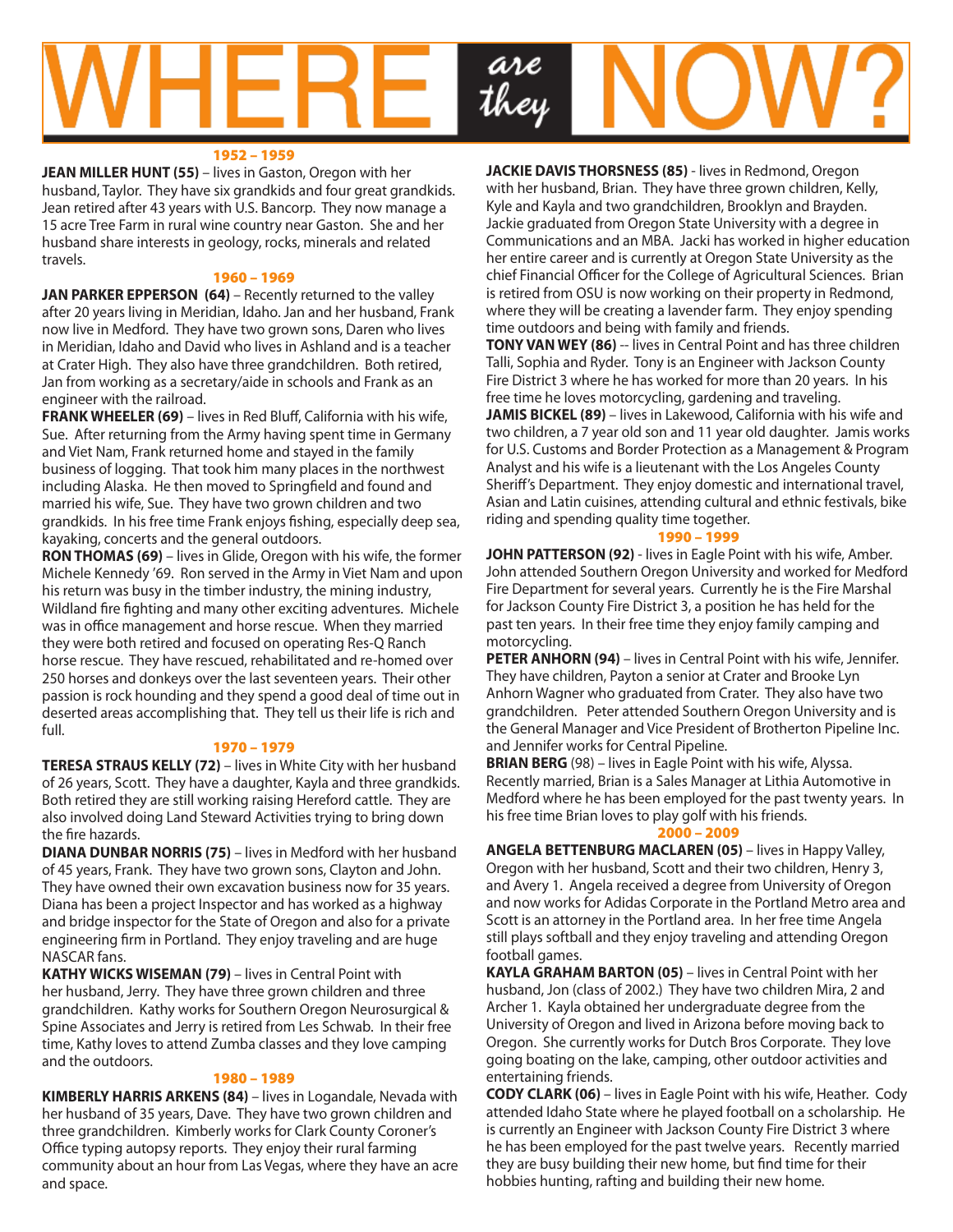

 The Teacher/Administrator Feature for this issue is on Rey Guevara a long-time teacher, coach and counselor in School District #6. Rey began his 24-year career in School District 6 at Crater High School in 1979 as the Career Counselor and coached football and wrestling coach. He continued in those roles at Crater until 1989 when he became the Counselor at Scenic Junior High/Middle School and where he continued to coach

football and wrestling. Rey retired in 2002.

 Rey tells us that he had many wonderful experiences throughout the years, but two were special ones. "First, winning the first ever Oregon State Wrestling Championship in 1993 for Crater, made me proud to be a Comet. It was a big event for our District and for the Wrestling program. Second, in 1995 I was selected to be a presenter at the National Middle School Conference in New Orleans, highlighting Scenic Middle School. It was a very proud moment."

 Rey states, "My Comet years were wonderful and left me with fond memories that I will never forget." "My Scenic years also were extremely rewarding, and the faculty was fantastic to work with. That faculty was committed to achieving an excellent educational environment for students. Some, but not all, of the educators who inspired me throughout the years were: Harvey Tonn, Larry Ryerson, Jay McRoberts, Dan Speasl, Candy Manary and Greg Haga. It was a pleasure to work with outstanding colleagues in a positive professional setting,"

 In his retirement Rey volunteers for many valley organizations. For example, he enjoys volunteering at the Medford Library where he tells us "I see many former School District 6 students and teachers". He also volunteers for the Medford Food Project, helping stock the county's food banks and, as a Master Gardner he works at Master Gardener Clinics and at the Medford Growers Market.

 Rey and his wife, Anne, have three grown children. Son, Greg, is a middle school Principal, daughter, Angela, is a flight attendant for Mesa Airlines and the youngest daughter, Molly, is a high school teacher. They are blessed with two wonderful grandchildren. All live in Colorado, where Rey and Anne visit often. In addition, Rey and Anne have had the opportunity to travel extensively throughout the United States and the world.

 Rey will be remembered by students and faculty as a person with a great sense of humor. In addition, he was highly respect by his peers, students, and the athletes he worked with.

 We applaud Rey as another in a long line of outstanding retired educators from School District #6 who have made a difference in countless young people's lives.



For the past 70 years, since Crater High School opened in 1951, the student parking lot has been a topic of discussion. For most Crater High graduates the parking lot will bring back memories both good and bad. However the condition of the parking facility has never changed for the better and has been a topic of laughter for years by students, community people and visitors attending Crater High events. In fact there were many names given to the parking lot and most were not positive. That has changed with the passage of the 2019 bond issue as the reconstruction of the student parking lot was included. Today, the parking lot is modern

with paving, curbs, handicapped parking, bus parking for visiting teams, lights and landscaped with trees. It is indeed an attractive improvement to the high school and to the community and an addition that all can be proud of.



# **Virtual Scholarship Fundraiser**

As a result of the Covid19 pandemic, the Crater Foundation found it necessary to cancel all fundraising events including the summer Wine Event and the annual Crater Foundation Dessert/ Auction. These were fundraising events for the **2021** graduating senior scholarships as well as other activities the Foundation sponsors and supports. The result of those cancellations was a revenue loss to the Foundation of more than \$150,000. The Foundation explored other options to replace the cancelled events and decided on the virtual **Crater Foundation 2021 Fundraiser** that allowed people to donate through our web site or by mailing a check. Our hope was to raise \$50,000 to help offset a portion of our fundraising losses. The virtual fundraiser event ended on February 12th, however it is hoped that Crater Foundation supporters and Alumni will still consider a contribution.